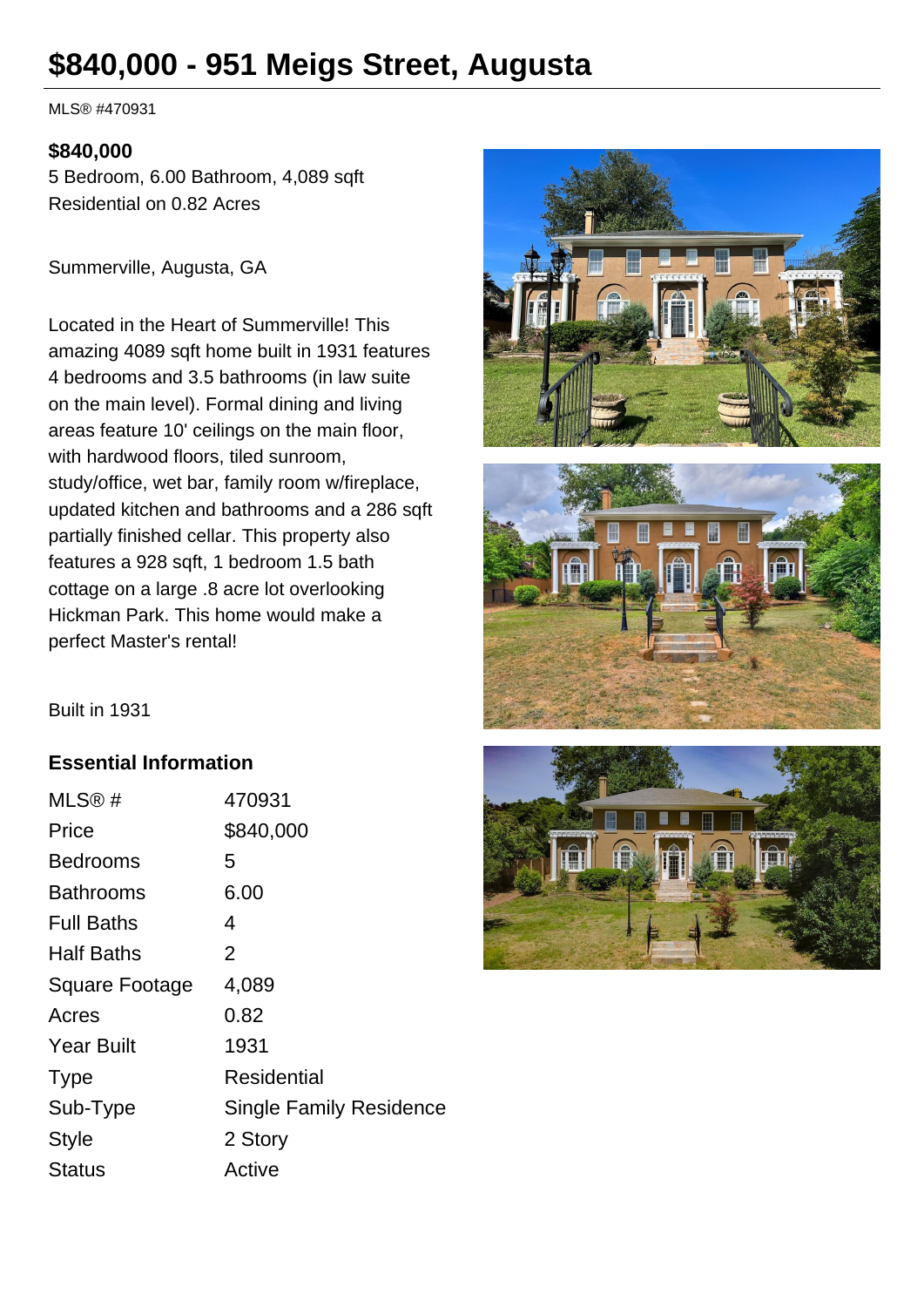#### **Community Information**

| Address                  | 951 Meigs Street                                                                                                                                                                                  |
|--------------------------|---------------------------------------------------------------------------------------------------------------------------------------------------------------------------------------------------|
| Area                     | Richmond (1RI)                                                                                                                                                                                    |
| Subdivision              | Summerville                                                                                                                                                                                       |
| City                     | Augusta                                                                                                                                                                                           |
| County                   | Richmond                                                                                                                                                                                          |
| <b>State</b>             | <b>GA</b>                                                                                                                                                                                         |
| Zip Code                 | 30904                                                                                                                                                                                             |
| <b>Amenities</b>         |                                                                                                                                                                                                   |
| Amenities                | Street Lights, Park, Playground, Tennis Court(s), Sidewalks                                                                                                                                       |
| Parking                  | Circular Driveway, Other, See Remarks, Parking Pad, Concrete, Brick                                                                                                                               |
| <b>Interior</b>          |                                                                                                                                                                                                   |
| <b>Interior Features</b> | Blinds, Cable Available, Electric Dryer Hookup, Gas Dryer Hookup,<br>Washer Hookup, Pantry, Garden Tub, Smoke Detector(s), Wet Bar,<br>Walk-In Closet(s), Security System Owned, In-Law Floorplan |
| Appliances               | Gas Range, Dishwasher, Gas Water Heater, Refrigerator                                                                                                                                             |
| Heating                  | <b>Forced Air, Natural Gas</b>                                                                                                                                                                    |
| Cooling                  | Ceiling Fan(s), Central Air                                                                                                                                                                       |
| Fireplace                | Yes                                                                                                                                                                                               |
| # of Fireplaces          | 3                                                                                                                                                                                                 |
|                          |                                                                                                                                                                                                   |
| <b>Fireplaces</b>        | Living Room, Family Room, Gas Log, Primary Bedroom                                                                                                                                                |

### **Exterior**

| <b>Exterior Features Balcony</b> |                                    |
|----------------------------------|------------------------------------|
|                                  | Lot Description Other, See Remarks |
| Roof                             | Composition                        |
| Construction                     | <b>Stucco</b>                      |

#### **School Information**

| Elementary    | <b>Lake Forest Hills</b> |
|---------------|--------------------------|
| <b>Middle</b> | Langford                 |
| High          | <b>Richmond Academy</b>  |

## **Listing Details**

Listing Office Era Sunrise Realty

Based on information from the Greater Augusta Association of REALTORS, Inc. or its Multiple Listing Service which is updated and synchronized once every 24 hours. The IDX information is being provided exclusively for consumers' personal, non-commercial use and may not be used for any purpose other than to identify prospective properties